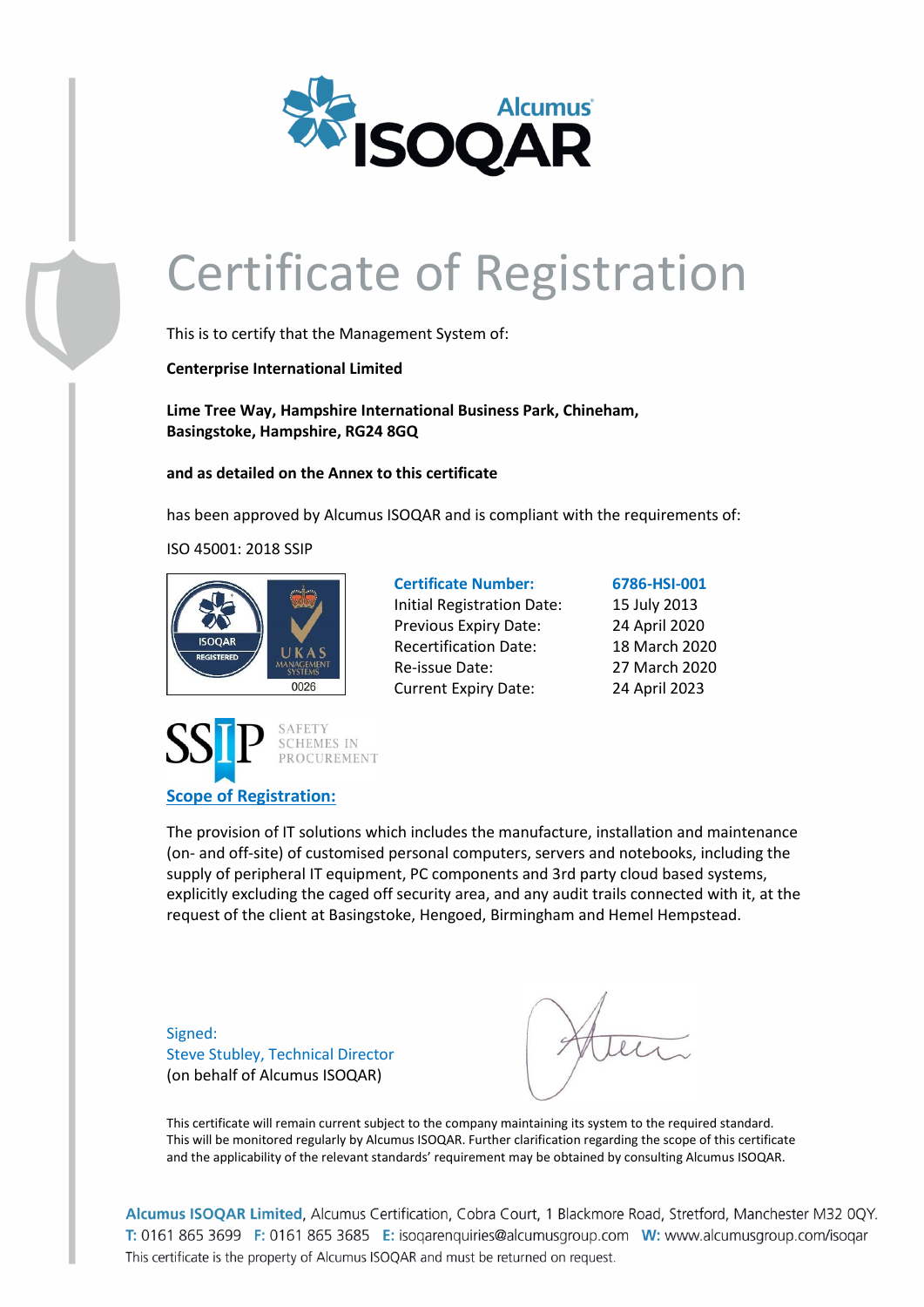

### Certificate Annex

**Centerprise International Limited**

**Annex 1 of 1 to Certificate number 6786-HSI-001 containing 4 locations including Head Office**

**27 March 2020**

**ISO 45001: 2018 SSIP**

#### **Scope of Registration:**

The provision of IT solutions which includes the manufacture, installation and maintenance (on- and off-site) of customised personal computers, servers and notebooks, including the supply of peripheral IT equipment, PC components and 3rd party cloud based systems, explicitly excluding the caged off security area, and any audit trails connected with it, at the request of the client at Basingstoke, Hengoed, Birmingham and Hemel Hempstead.

### **HEAD OFFICE**

**001** Lime Tree Way, Hampshire International Business Park, Chineham, Basingstoke, Hampshire, RG24 8GQ

#### **OTHER LOCATIONS**

- **002** 9 Alder Avenue, Dyffryn Business Park, Ystrad Mynach, Hengoed, Wales, CF82 7RJ
- **003** Unit 1, Quadtech, Boundary Way, Hemel Hempstead, Hertfordshire, HP2 7SJ
- **006** Units 3&4, Highlands Court, Cranmore Avenue, Shirley, Solihull, Birmingham, B90 4LE

Signed: Steve Stubley, Technical Director (on behalf of Alcumus ISOQAR)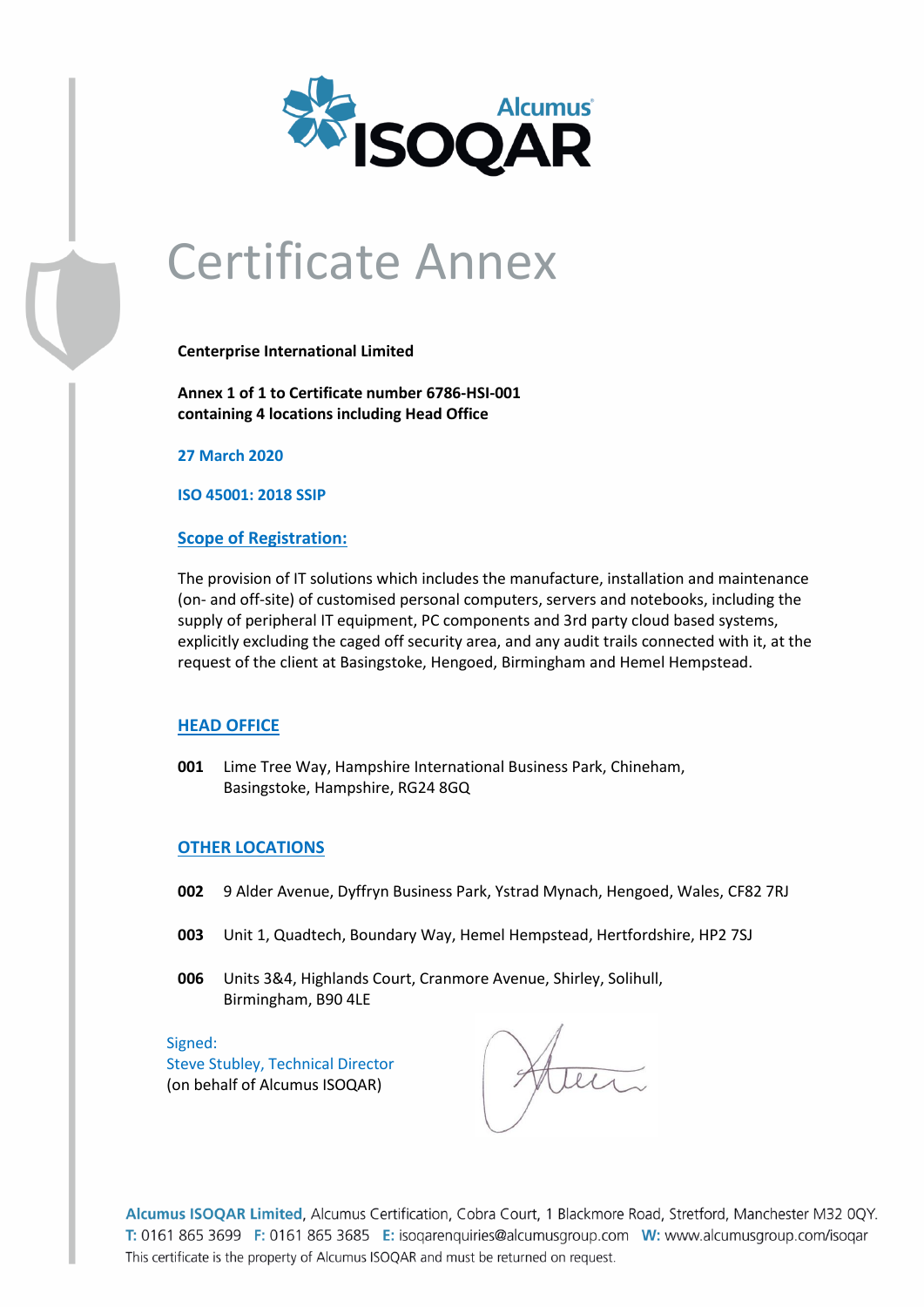

This is to certify that the Management System of:

### **Centerprise International Limited**

has been approved by Alcumus ISOQAR and is compliant with the requirements of:

ISO 45001: 2018 SSIP



### **Certificate Number: 6786-HSI-002** Initial Registration Date: 15 July 2013 Previous Expiry Date: 24 April 2020 Recertification Date: 18 March 2020 Re-Issue Date: 27 March 2020

Current Expiry Date: 24 April 2023

The validity of this certificate depends on the validity of the main certificate and is one of several issued to registration number 6786-HSI-001

### **Site Address:**

**9 Alder Avenue, Dyffryn Business Park, Ystrad Mynach, Hengoed, Wales, CF82 7RJ**

### **Scope of Registration:**

The provision of IT solutions which includes the manufacture, installation and maintenance (on- and off-site) of customised personal computers, servers and notebooks, including the supply of peripheral IT equipment, PC components and 3rd party cloud based systems, explicitly excluding the caged off security area, and any audit trails connected with it, at the request of the client at Basingstoke, Hengoed, Birmingham and Hemel Hempstead.

Signed:

Steve Stubley, Technical Director (on behalf of Alcumus ISOQAR)

This certificate will remain current subject to the company maintaining its system to the required standard. This will be monitored regularly by Alcumus ISOQAR. Further clarification regarding the scope of this certificate and the applicability of the relevant standards' requirement may be obtained by consulting Alcumus ISOQAR.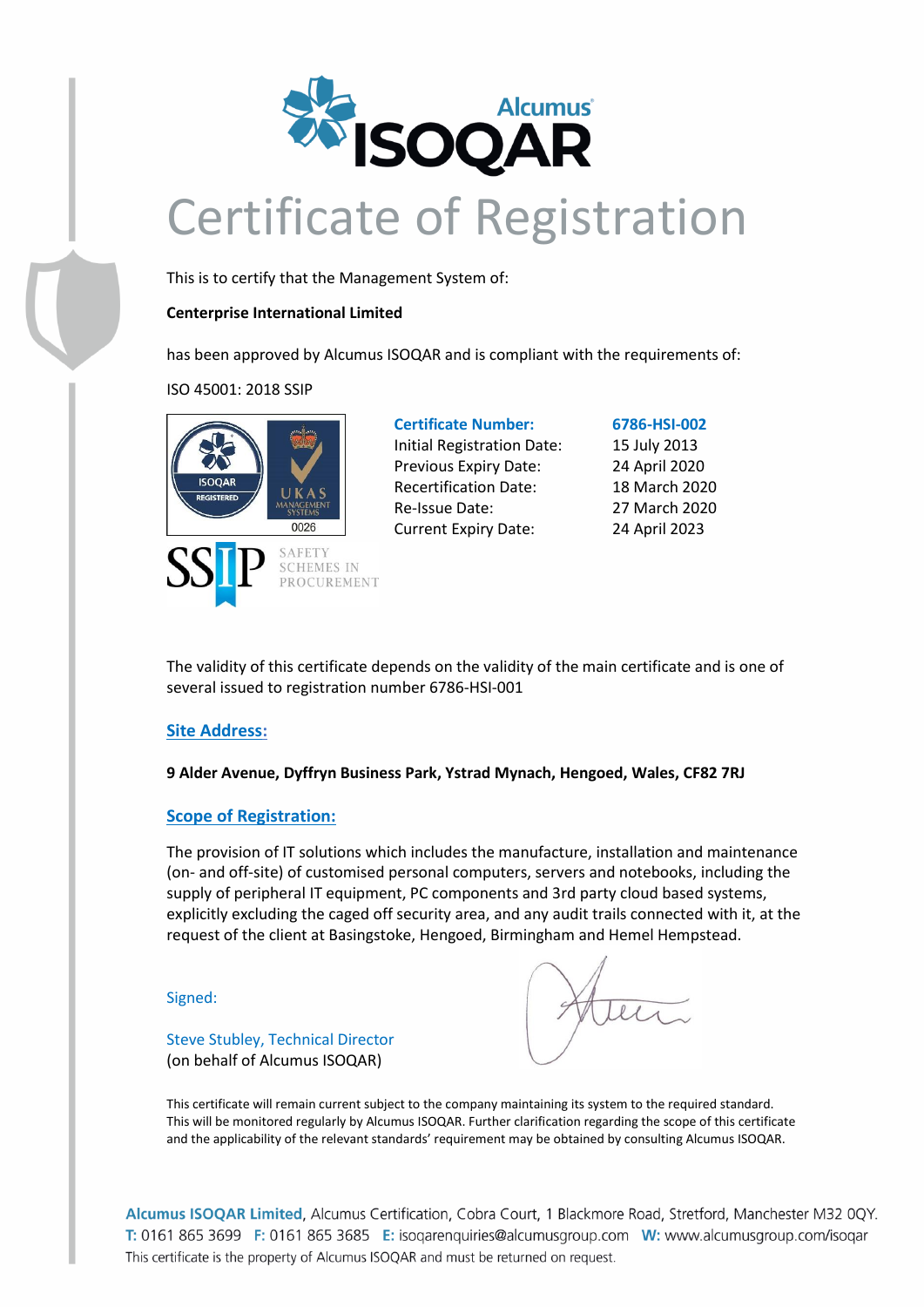

This is to certify that the Management System of:

### **Centerprise International Limited**

has been approved by Alcumus ISOQAR and is compliant with the requirements of:

ISO 45001: 2018 SSIP



**Certificate Number: 6786-HSI-003** Initial Registration Date: 15 July 2013 Previous Expiry Date: 24 April 2020 Recertification Date: 18 March 2020 Re-Issue Date: 27 March 2020 Current Expiry Date: 24 April 2023

The validity of this certificate depends on the validity of the main certificate and is one of several issued to registration number 6786-HSI-001

### **Site Address:**

### **Unit 1, Quadtech, Boundary Way, Hemel Hempstead, Hertfordshire, HP2 7SJ**

### **Scope of Registration:**

The provision of IT solutions which includes the manufacture, installation and maintenance (on- and off-site) of customised personal computers, servers and notebooks, including the supply of peripheral IT equipment, PC components and 3rd party cloud based systems, explicitly excluding the caged off security area, and any audit trails connected with it, at the request of the client at Basingstoke, Hengoed, Birmingham and Hemel Hempstead.

Signed:

Steve Stubley, Technical Director (on behalf of Alcumus ISOQAR)

This certificate will remain current subject to the company maintaining its system to the required standard. This will be monitored regularly by Alcumus ISOQAR. Further clarification regarding the scope of this certificate and the applicability of the relevant standards' requirement may be obtained by consulting Alcumus ISOQAR.